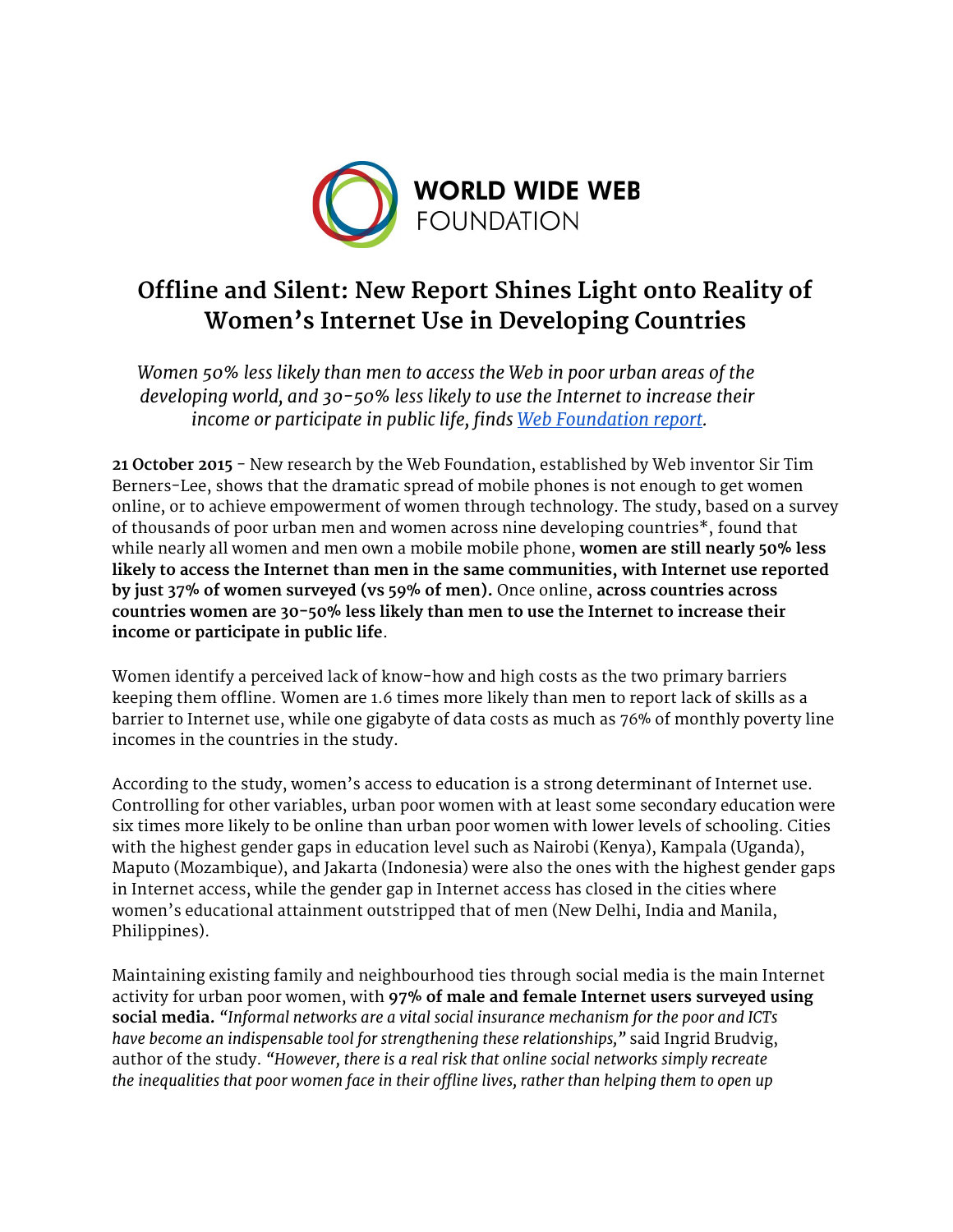*new horizons, and policymakers must take steps to ensure the Internet becomes a truly empowering force."*

Only a small minority of women Internet users surveyed are tapping into technology's full empowering potential by seeking out information, expressing views on important issues, or looking for economic opportunities online, the study found. Controlling for other variables, women are 25% less likely to use the Internet for job-seeking than men, and 52% less likely than men to express controversial views online.

However, the research also identified a group of women digital trailblazers. Women who are active in offline community life are three times more likely than others to speak out online on important issues, controlling for education, age and income. Women with secondary education or better are almost four times more likely than others to use the Internet for economic advancement and information seeking.

Findings on education and civic engagement show that women who already have some status and power in their community are far more likely to use the Internet to improve their position further, the report argues. *"To achieve the UN global goal on women's empowerment through ICTs, the key challenge is how technology can assist those without status or power to claim it,"* said Brudvig.

The study also examined the prevalence of ICT-mediated harassment and abuse, and calls on governments and online service providers to take appropriate action against it. Young people were most likely to have suffered harassment online, with over six in 10 poor urban poor urban women and men aged 18 - 24 who use the Internet saying they had suffered online abuse.

*"Most poor urban women are confined to an ICT ghetto that does little to help them break out of the real ghetto of poverty and gender discrimination,"* added Anne Jellema, Web Foundation CEO. *"Governments need to make digital skills the right of every girl and boy as part of a wider commitment to quality education for all, move faster to bring costs down and develop strategies that explicitly aim to increase women's civic, political and economic power through technology."*

*"This report shows that the situation is even more challenging than expected. Looking at the inequalities in access and use, the cross-country analysis gives us a more nuanced understanding of the gender gap. This is a call to action urging us to intensify our work together to achieve gender equality in ICT for development. Sida is ready – are you?"* - Marie Ottosson, Assistant Director General, International Organisations and Policy Support, Swedish International Development Cooperation Agency (Sida)

**Connect with us:** #WomensRightsOnline Twitter [@webfoundation](https://twitter.com/webfoundation) | [Facebook](https://www.facebook.com/webfoundation) | [Google+](https://plus.google.com/u/0/b/109721726248351169597/109721726248351169597/posts) page | [www.webfoundation.org](http://www.webfoundation.org/)

**Media enquiries:**[press@webfoundation.org](mailto:press@webfoundation.org)